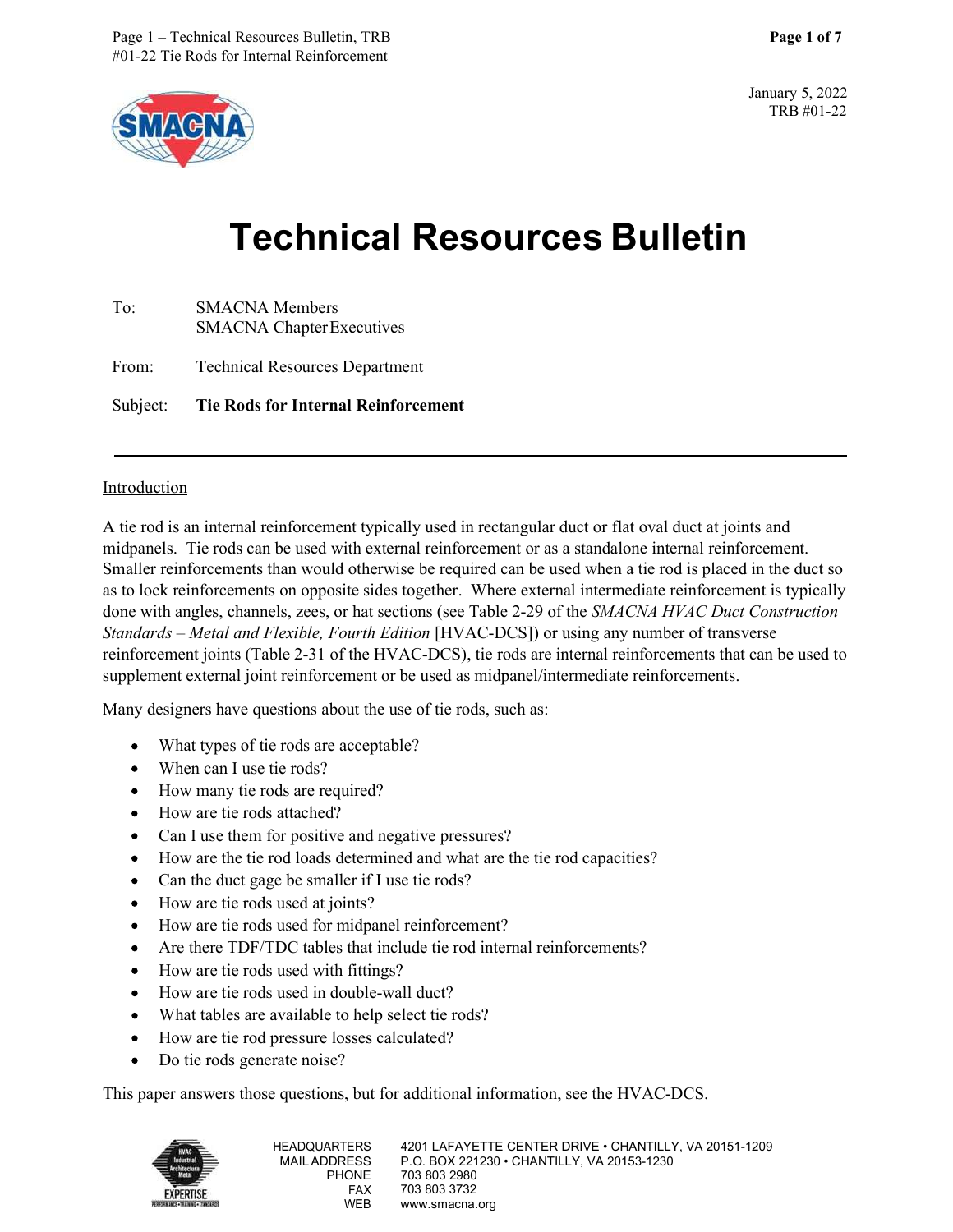# What Types of Tie Rods Are Acceptable?

Figures 2-5 and 2-6 of the HVAC-DCS show the type of tie rods that are acceptable and how they can be attached to the inner walls of the duct. One common tie rod is a rod that is partially threaded or fully threaded (all-thread) with internal and external nuts. Another common tie rod is made from EMT conduit with a threaded insert that is secured with a bolt or machine screw. See the figures below. Both of these can be used for positive or negative pressures.

There are several other alternative types of tie rods as well. For positive pressure, the options include  $\frac{1}{2}$ " rigid conduit (RC) and 1 in.  $x \frac{1}{4}$  in. strap. For negative pressure, the alternatives also include rigid conduit, tubing, pipe or angles. Tie rods can be attached by welding, bolting, riveting, or screwing within one inch of each side of the joint. Tie rods should be galvanized steel or made of a material having the same nature and corrosion resistance as the duct wall material. There are other limitations. See Section 2.5 Tie Rod Installations, in the HVAC-DCS for additional information.





HEADQUARTERS 4201 LAFAYETTE CENTER DRIVE • CHANTILLY, VA 20151-1209 MAIL ADDRESS P.O. BOX 221230 • CHANTILLY, VA 20153-1230 PHONE 703 803 2980 FAX 703 803 3732 WEB www.smacna.org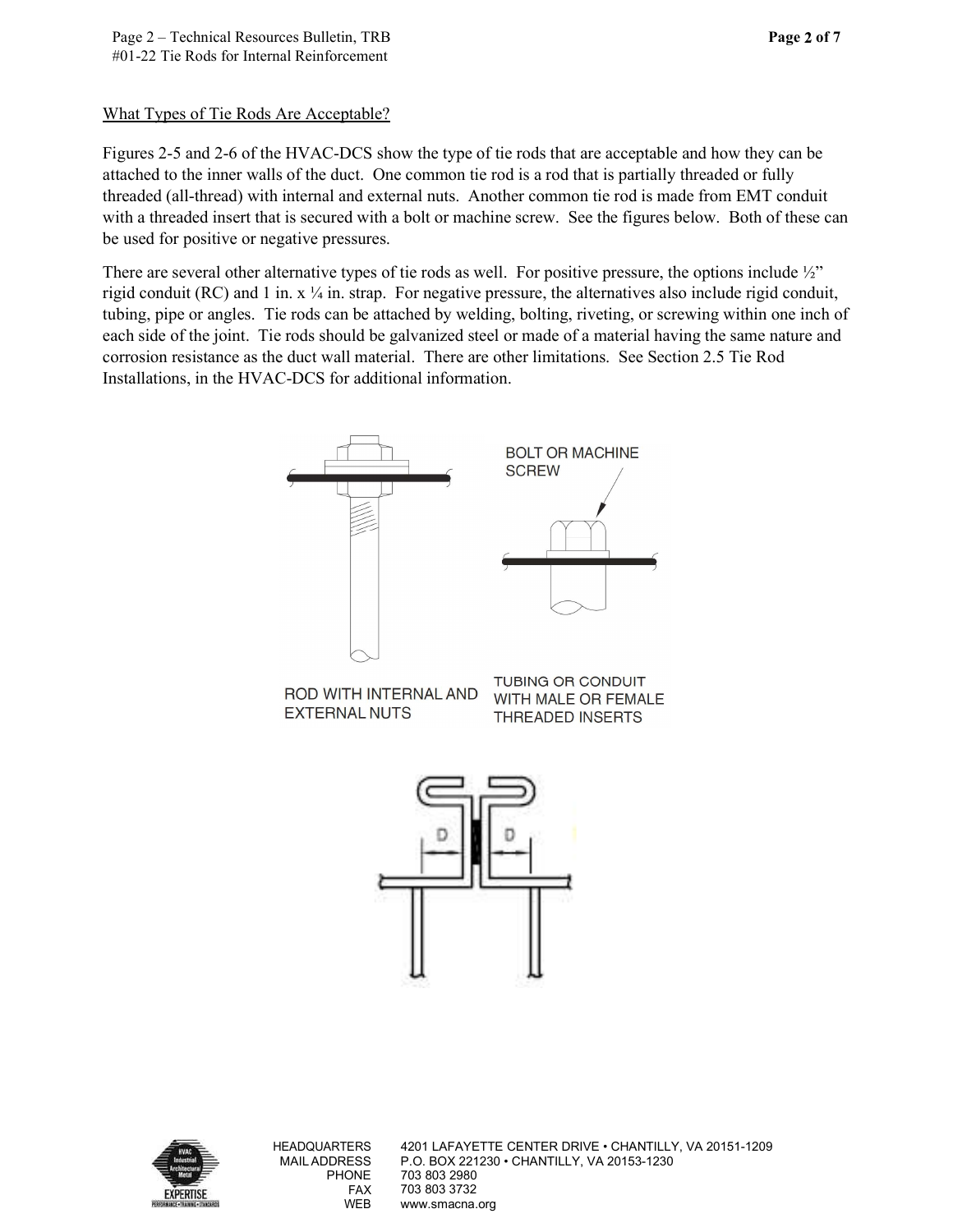# When Can I Use Tie Rods for Rectangular Duct?

Tie rods can be used to reinforce T-3, T-6a, T-8a, T-14, T-16, T-21, T-4 and T-25 joints. The T-25 joints are the TDC and TDF that have become very common in the industry. TDC/TDF gage/reinforcement tables were developed and are included in Table 2-8 through Table 2-28 for 4 ft, 5ft and 6 ft joint spacing. These tables include tie rod options at the joint (JTR) and at midpanel (MPT) spacing. They also have external reinforcement at the joint and midspan options. The tie rods (JTR) and connection at the joint must be able to withstand 75% of the pressure class load that is based on the reinforcement spacing. Table 2-34 of the HVAC-DCS gives you the pressure class loads in lbs. based on widths of 48 in. to 120 in., reinforcement spacings of 2, 2.5, 3, 4, and 6 ft, and for pressures from  $\frac{1}{2}$  in. wg to 10 in. wg.

The midpanel tie rods (MPT) that do not include external reinforcement at the midspan must be able to withstand the full load. If there are more than one MPT in the cross section, the load can be distributed proportionally. MPT should not be used for widths greater than 96 in. Table 2-41 is the midpanel tie rod (MPT) reinforcement schedule, good for +/- 6 in. wg and can be used for 26 ga though 16 ga metal thickness. It tells you how many MPTs are required in a cross-section, which is either none, 1 or 2. Up to 96-inch widths you should never need more than two MPTs. Table 2-46 gives the full design load in lbs. based on widths up to 96 in. and reinforcement spacings of 20 in. to 36 in. Remember, if there are two MPTs each of them only needs to withstand half the load but they should be spaced evenly in the cross section (halfway for one tie rod and one third from each side for two tie rods).



IF tie rods are required in both directions, they either need to be fixed if they touch or not touch each other, so that they do not rattle while air is flowing by them.

Fittings are reinforced like sections of straight duct.



HEADQUARTERS 4201 LAFAYETTE CENTER DRIVE • CHANTILLY, VA 20151-1209 MAIL ADDRESS P.O. BOX 221230 • CHANTILLY, VA 20153-1230 PHONE 703 803 2980 FAX 703 803 3732 WEB www.smacna.org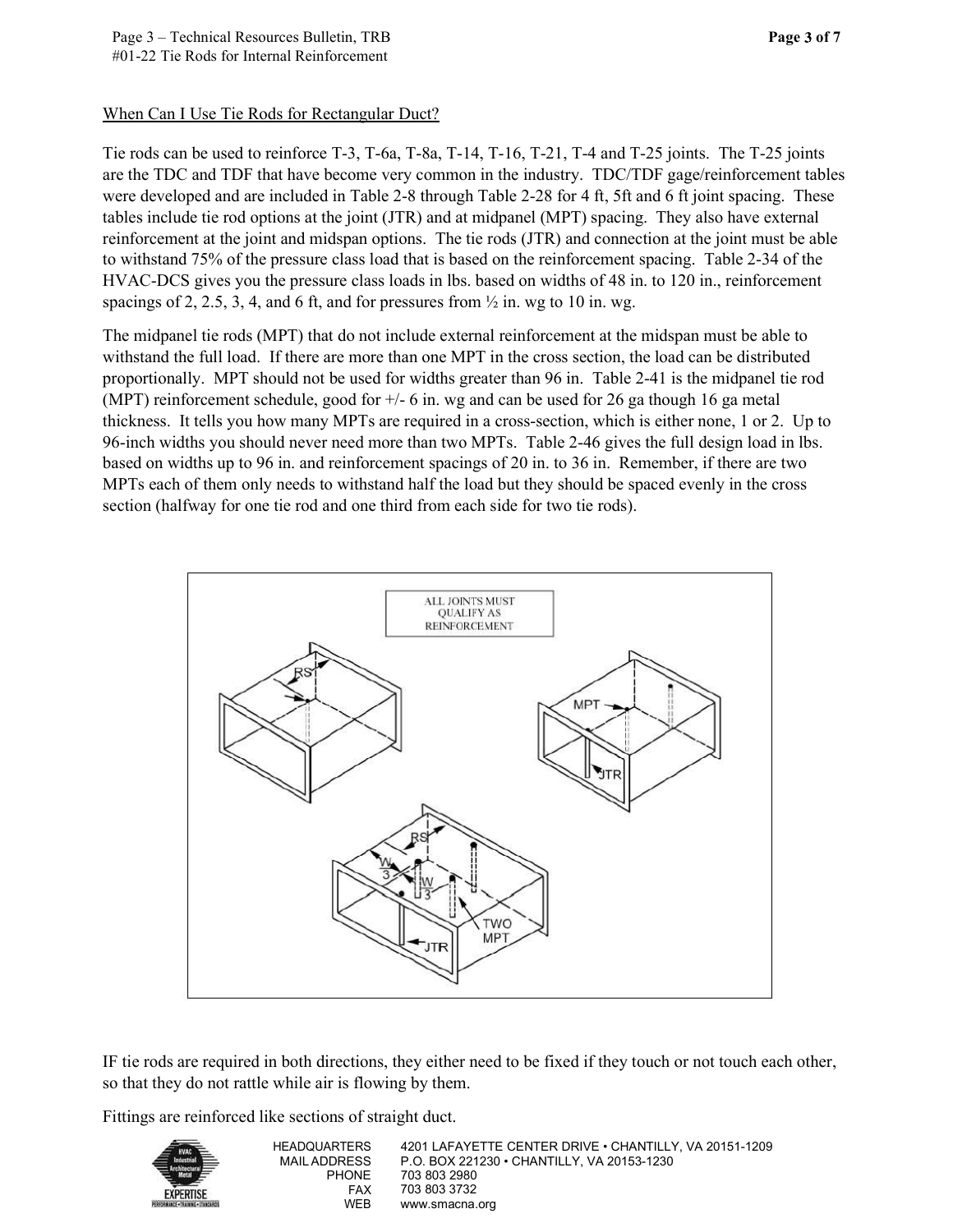#### Allowable Loads for Tie Rods

For positive pressure tie rods where the tie rods are in tension, the allowable tie rod loads are based on for the respective tie rod type:

- For rods (partially or fully threaded) use Table 2-35  $\bullet$
- Use ½ in RC conduit
- For EMT conduit,  $\frac{1}{2}$  in. diameter is good up to 900 lbs.,  $\frac{3}{4}$  in. diameter is good up to 1340 lbs., and  $\bullet$ 1 in. diameter is good up to 1980 lbs.

For negative pressure where the tie rods are under compression, the selection is based on both the tie rod length and the tie rod load. These are more limited than tie rods under tension. For:

- Rods, use Table 2-36 (limited to 42 in. lengths)
- $\bullet$ RC Conduit, use Table 2-37
- EMT Conduit, use Table 2-38
- Steel Pipe, use Table 2-39  $\bullet$
- $\bullet$ Angles as Columns, use Table 2-40

All of these tables are in the HVAC-DCS. Make sure that you read the notes to the tables for correct usage, limitations, and other information.

# Using Tie Rods for Double-Wall Rectangular Duct

Double-wall rectangular duct construction is discussed in Chapter 8 of the HVAC-DCS. It is important to remember that for double-wall duct, the outer shell is the structural (pressure) shell. The inner shell is typically perforated metal, which allows sound to be attenuated. So, the outer shell dimensions and pressure class are used to determine the gage/reinforcements. Figure 8-14 details how EMT conduit is attached, as shown below:



DUCTS REQUIRING TIE RODS

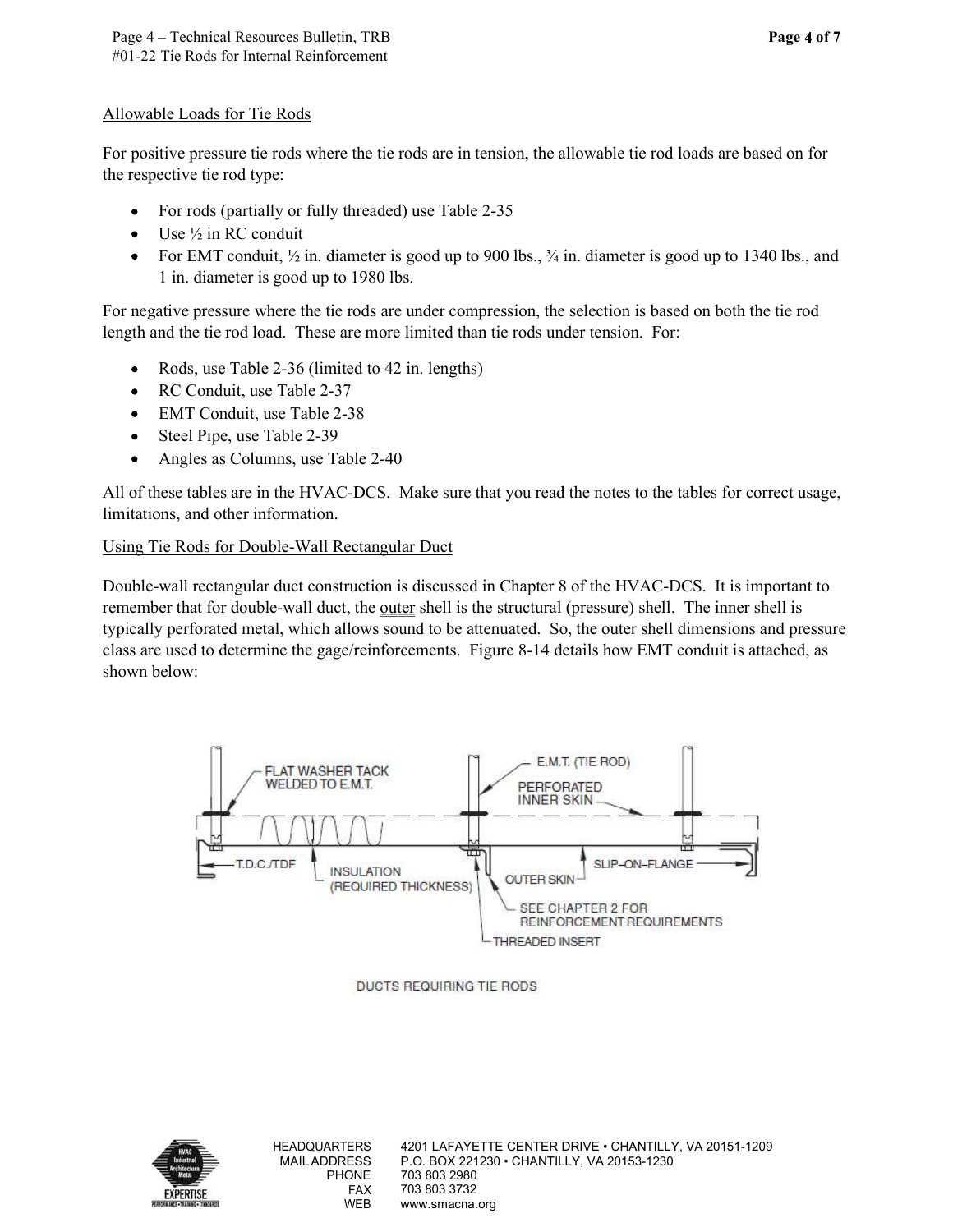# When Can I Use Tie Rods for Flat Oval Duct?

Flat Oval Gage/Reinforcement is covered in Section 3.3 and 3.4 of the HVAC-DCS. For longitudinal flat oval duct, the minimum gage for positive pressure to 10 in. wg is found in Table 3-15 based on the major dimension. The reinforcement options are the same as what is in the standard rectangular tables, Table 2-1 through Table 2-7, based on the reinforcement spacing.

SMACNA does not have designs for longitudinal flat oval duct under negative pressure. The tables for flat oval spiral duct, Table 3-16 through Table 3-22, include gage/reinforcement options for both positive and negative pressures. In Table 3-16 ( $\frac{1}{2}$  in. w.g.  $+/-$ ) through Table 3-21 (6 in. w.g.  $+/-$ ) there are options for tie rods as well as external reinforcement. Note that these tables are for up to 30 in. minor dimensions. Like rectangular, the option may be for none, 1 or 2 tie rods and the loading is calculated the same way as rectangular, with the major dimension used in Table 2-36 for full loads.

# When Should I Not Use Tie Rods?

In general, tie rods should not be used under the following conditions, although there could be exceptions. See Section 2.7 of the HVAC-DCS.

- $\bullet$ Duct outside of buildings if the ducts do not have waterproof external insulation or waterproof and corrosion resistant wall penetrations
- Where condensation of grease could collect
- $\bullet$ Underground in slab or under slab
- In fittings on non-parallel duct side  $\bullet$
- $\bullet$ When the air velocity exceeds 2500 fpm

If tie rods are used for ducts outside of buildings, they should be sealed so that weather cannot penetrate into the duct where they are attached. They should not be used for grease duct where there would be penetration into the duct walls and it is a good idea not to use them in grease ducts at all where grease can accumulate.

The pressure loss of tie rods can potentially generate undesirable noise when velocities are above 2500 fpm. However, if the noise levels are already loud due to the surrounding environment and the generated noise of the tie rod will not increase the surrounding noise (that is, the surrounding noise is 10 dBs louder than the generated noise of the tie rods) then use of tie rods could be considered. See the section of Pressure Drops and Generated Noise, below. Do not use more tie rods than necessary. They can cause additional pressure losses and generated noise.

# Pressure Drops Caused by Tie Rods

Research and existing information on tie rods indicate the loss coefficient will be about 0.02 to less than 0.07. The determination of the loss coefficient of less than 0.07 comes from the SMACNA HVAC Systems Duct Design manual, Table A-15H Obstruction, Smooth Cylinder in Round and Rectangular Ducts. The loss coefficient would likely be less than 0.07 even for a 2-inch diameter tie rod. This is based on a blockage factor of 0.05 or less.

If the loss coefficient is 0.07, the pressure drops would be:

- 1000 fpm, 0.004 in. wg  $\bullet$
- $\bullet$  1500 fpm, 0.010 in. wg
- 2000 fpm, 0.017 in. wg
- 2500 fpm, 0.027 in. wg



HEADQUARTERS 4201 LAFAYETTE CENTER DRIVE • CHANTILLY, VA 20151-1209 MAIL ADDRESS P.O. BOX 221230 • CHANTILLY, VA 20153-1230 PHONE 703 803 2980 FAX 703 803 3732 WEB www.smacna.org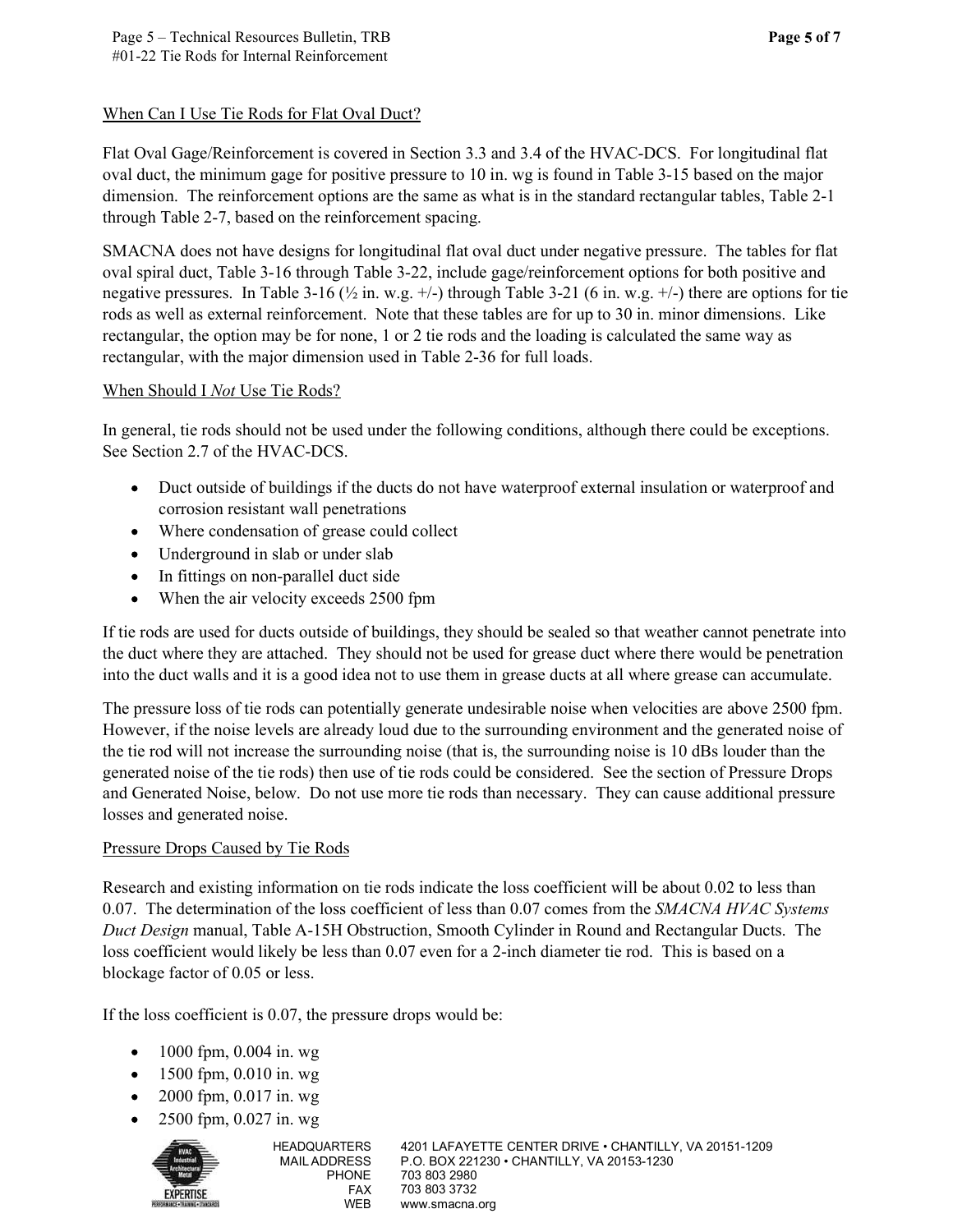Page 6 of 7

Page 6 – Technical Resources Bulletin, TRB<br>#01-22 Tie Rods for Internal Reinforcement<br>o even at 2500 fpm, there is less than 0.03 in. wg pressure loss. Now of course the<br>esign leg so they should be accounted for, but they So even at 2500 fpm, there is less than 0.03 in. wg pressure loss. Now of course these are additive in the design leg so they should be accounted for, but they only add a minimal amount of pressure drop to the system, especially for  $\frac{1}{2}$ " tie rods, where research shows the loss coefficient may be less than 0.02.

# Generated Noise Caused by Tie Rods

In general, pressure losses can create noise. The pressure loss is a function of the fitting or obstruction's loss coefficient and velocity pressure. Some fittings or obstructions may have large loss coefficients and are more prone to generate noise. The SMACNA HVAC Sound and Vibration Manual has data and equations to estimate generated noise in transitions, branches, tees, dampers and other components. Usually, it is not a problem if velocities do not exceed 2500 fpm. **1.** there is less than 0.03 in. wg pressure loss. Now of course these are additive in the about de accounted for, but they only add a minimal amount of pressure drop to the or  $h^2$ " tie rods, where research shows the lo n at 2500 fpm, there is less than 0.03 in. wg pressure loss. Now of course these are additive in the leg so they should be accounted for, but they only add a minimal amount of pressure drop to the leg so they should be ac and be accounted for, but they only add a minimal amount of pressure drop to the  $\frac{1}{2}$ " tie rods, where research shows the loss coefficient may be less than 0.02.<br>
<u>sed by Tie Rods</u><br>
seses can create noise. The press

We will continue to research on additional criteria as it applies to noise generated by tie rods, but we know the loss coefficients are relatively small compared to other duct components. Research by United McGill Corporation shows the generated noise level (GNL) as compared to bare duct:

|                     | 63 Hz | 125 Hz | 250 Hz | 500 Hz | 1000 Hz | 2000 Hz | 4000 Hz | 8000 Hz |
|---------------------|-------|--------|--------|--------|---------|---------|---------|---------|
| Bare Duct           | 38    | 35     | 34     | 37     | 34      | 28      | (20)    | (20)    |
| With One<br>Tie Rod | 48    | 42     | 40     | -4 î   | 38      |         | 35      | 36      |

From United McGill Corporation for 24 in. x 24 in., 18 ga, Rectangular Duct at 1500 fpm. Engineering Report No. 157 Internal Tie-Rod Reinforcement for Rectangular Duct, 6/94

The bare duct is about an NC Level of 35 while the duct with one tie rod is about NC 39. Usually though the fan noise dominates and has to be attenuated, which is much higher than the noise that the tie rod generates.

#### Summary

Tie rods can be an economical alternative to external reinforcement when used properly. The HVAC-DCS explains in detail when and how to use them, as discussed in this paper. Using the right amount of tie rods at velocities of 2500 fpm or less, will produce high quality ductwork gage/reinforcement.

Although the pressure drop and generated noise levels should not be a problem, more research may help us understand their proper utilization. Data researched to date has been on a single tie rod in a section. We need to study what happens when the midspan has one or two tie rods, along with the joint having a tie rod or none, and how the tie rod diameters affect the loss coefficient and the pressure loss. The research should also measure and compare the generated noise levels of tie rods based on the pressure losses.